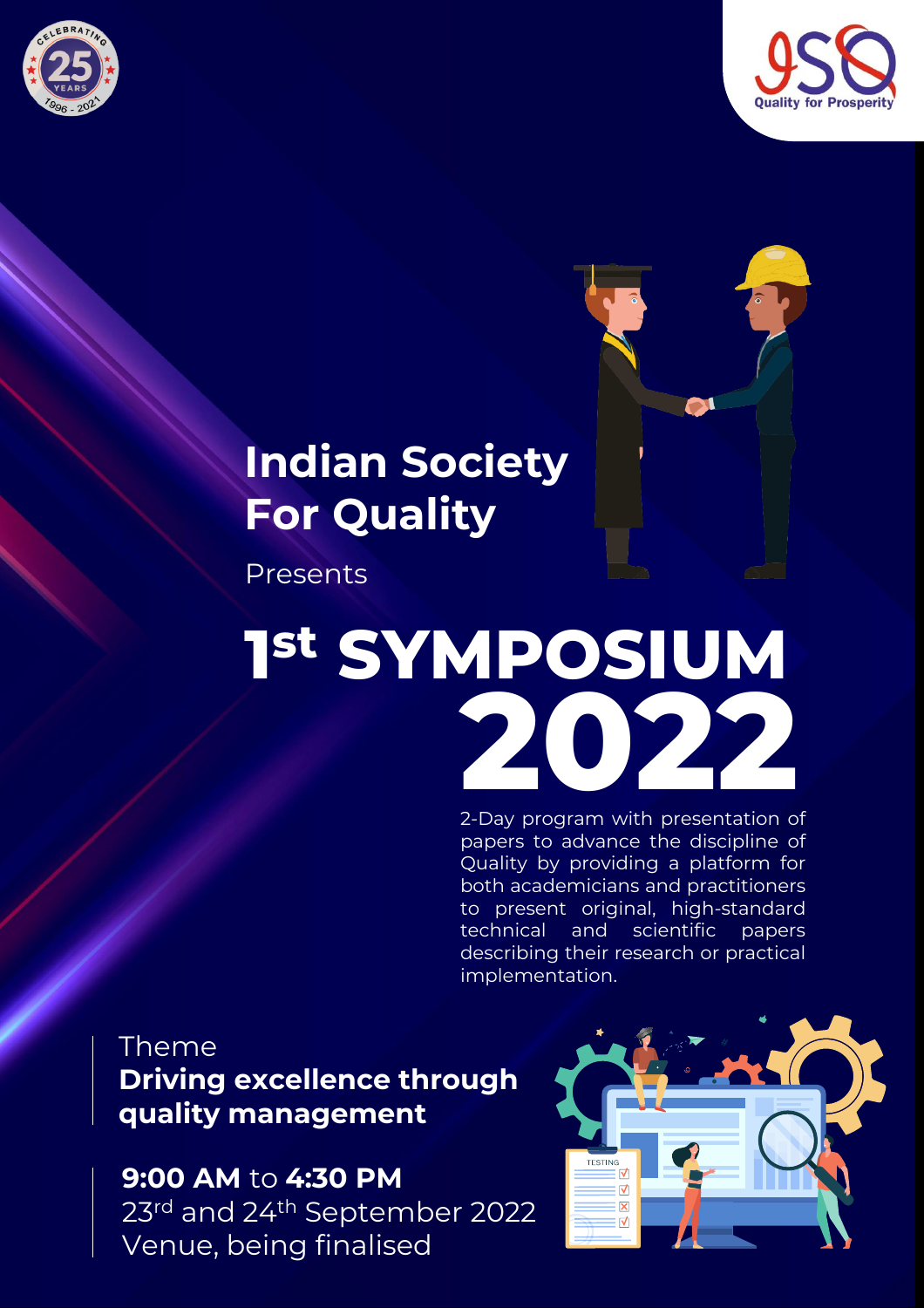



# **Driving excellence through quality management**

# Objectives, why this symposium

To advance the discipline of **Q**uality by providing a platform for both academicians and practitioners to present original, high-standard technical and scientific papers describing their research or practical implementation in the field of **Q**uality. Gaining ground in any discipline requires that technical papers are presented or published to advance the knowledge and then disseminated. Quality professionals lack such an outlet in India. ISQ plans to fill this gap by conducting the first of series of symposia to provide opportunity to academicians, scholars doing research or higher studies, professionals from organisations to present their technical papers or studies.

# Why should you submit paper?

#### **Improve your research & professional skills**

Doing scientific research/ study and submission of a technical paper enhances one's ability for an in-depth analysis and application augmenting professional skills. It improves communication skills; both written & verbal and helps in building self-confidence.

#### **Get feedback on your work by experts**

Provides an opportunity to get professional feedback from experienced subject matter experts on your work in turn helping you to refine your approach.

#### **Build your network**

Provides an opportunity to build relationships and develop professional network. Also helps to discover how others are addressing the same challenges you face, in different and inspiring ways.

#### **Showcase your company**

Your name, your company and your paper will be seen by attendees from all over India and overseas representing industry and academia.

#### **Fast-track your Career**

You will get noticed by Industry and academia for better career opportunity. Inspire your audience. Your thoughts / ideas can motivate audience to explore further application.

### Who should attend?

- Academic professionals/ professors, Post-Doctoral, PhD candidates, students doing their masters.
- Professionals from the organisations–(manufacturing, R&D, quality, management & organizational excellence). startups, IT, healthcare, social sector, telecom, banking, hospitality (hotels, restaurant chains etc.), infrastructure, construction
- Examples of topics it may cover are Industry 4.0 (IOT, AI, ML, Big data, etc.), advance Quality tools (Six Sigmas, DOE etc.), operations management, productivity, reliability,sustainability, optimisation, modelling etc.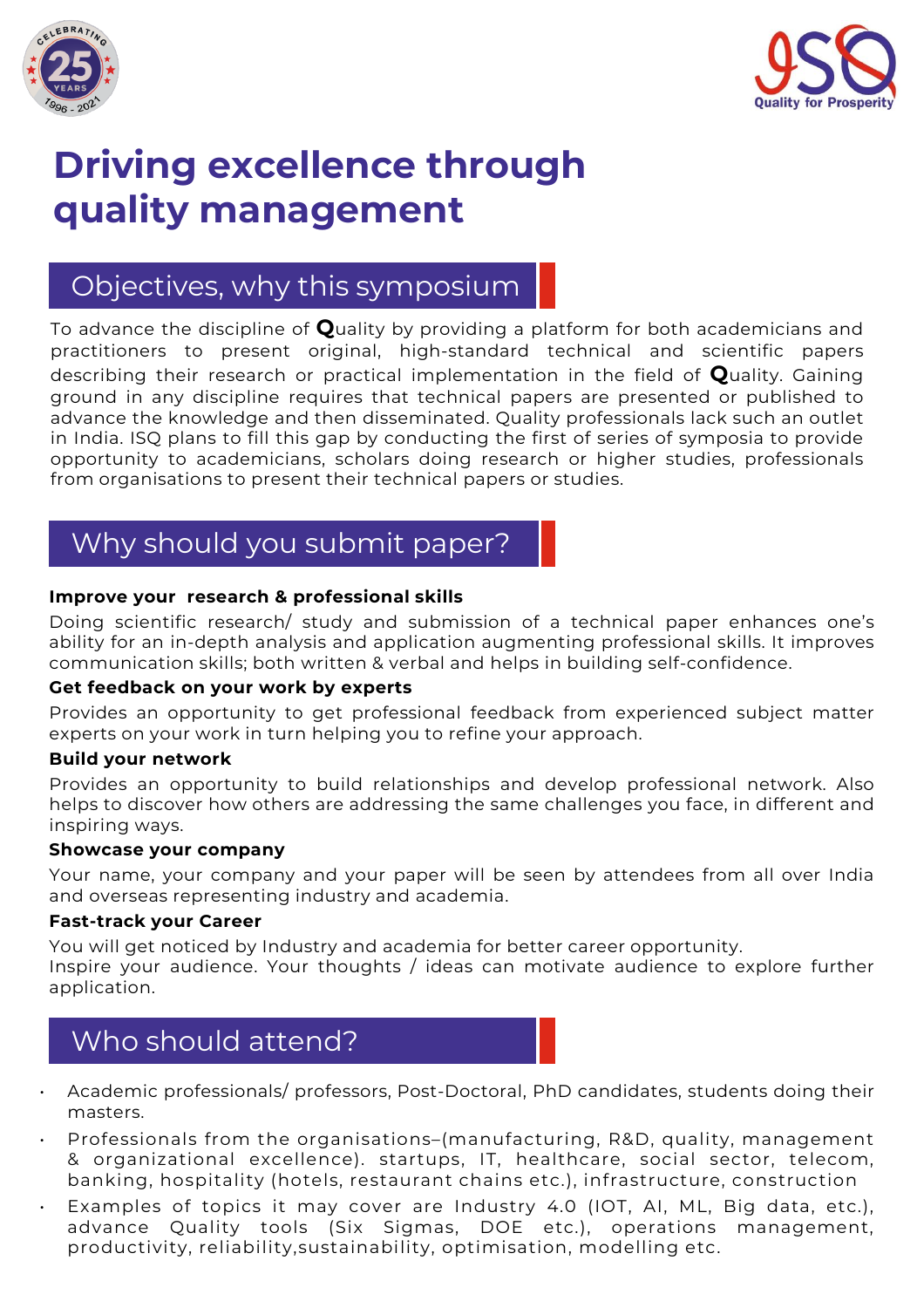



#### About & why ISQ

Indian Society for Quality (ISQ) is a not-for-profit society established in 1996 to fill the need for a national forum for interaction among quality professionals, leaders, practitioners and academicians. ISQ is a non-partisan, independent body that attracts and invites individual members from business organizations, health care and educational institutions, government agencies and NGOs. Members share their knowledge and learn from each other. ISQ is thus engaged in both creating and disseminating knowledge.

#### Its mission is to **contribute to the thriving of humanity in a healthy planet**.

ISQ is well linked to similar national quality bodies in other countries. It is a board member from its very inception and has represented India in the Asian Network for Quality (ANQ). ISQ is a national partner to International Quality Innovation Award initiated by Laatukeskus Excellence, Finland and Quality Sustainability Award promoted by International Academy for Quality. ISQ is the face of India in the world of quality.

The activities of ISQ include the flagship Annual Conference, Seminars, Contests for projects and case studies, specialized Training programs of importance, and the Newsletter. It now plans to conduct symposia to promote research and higher study in quality management and working with universities. ISQ also links quality to sustainability, publishing and offer of certifications. The work of ISQ is carried out principally by committed volunteers and those who render their services in honorary capacities and offer pro bono services.

#### Call for papers

practical implementation in the field of Quality involving advanced use of techniques<br>and tools, as well as formulation of systems and methods are encouraged ISQ calls for high-standard technical and scientific papers describing their research or and tools, as well as formulation of systems and methods are encouraged. Academicians can present their thesis work, or postdoctoral work. Industrial practitioners may present actual case studies backed by literature review and the skilful use of methods and techniques. Innovative and new methods also welcome.

# Key Dates:

| <b>Activity</b>                             | <b>Details/Remarks</b>                                                                                            | <b>Timeline</b> |
|---------------------------------------------|-------------------------------------------------------------------------------------------------------------------|-----------------|
| Call for papers                             |                                                                                                                   | 06-04-2022      |
| Last date for abstract<br>submission        | Submit online with a confirmation note on<br>submission to <b>office@isqnet.org.</b> Use the<br>template provided | 07-06-2022      |
| Notification of acceptance<br>of abstract   | Abstracts are reviewed by the scientific<br>committee                                                             | 24-06-2022      |
| Last date for submission<br>of paper        | Use the template provided                                                                                         | 25-07-2022      |
| Notification of acceptance<br>of full paper |                                                                                                                   | 17-08-2022      |
| ISQ Symposium 2022                          | 20 mins presentation and 5 minutes Q&A<br>by Jury members                                                         | 23, 24-09-2022  |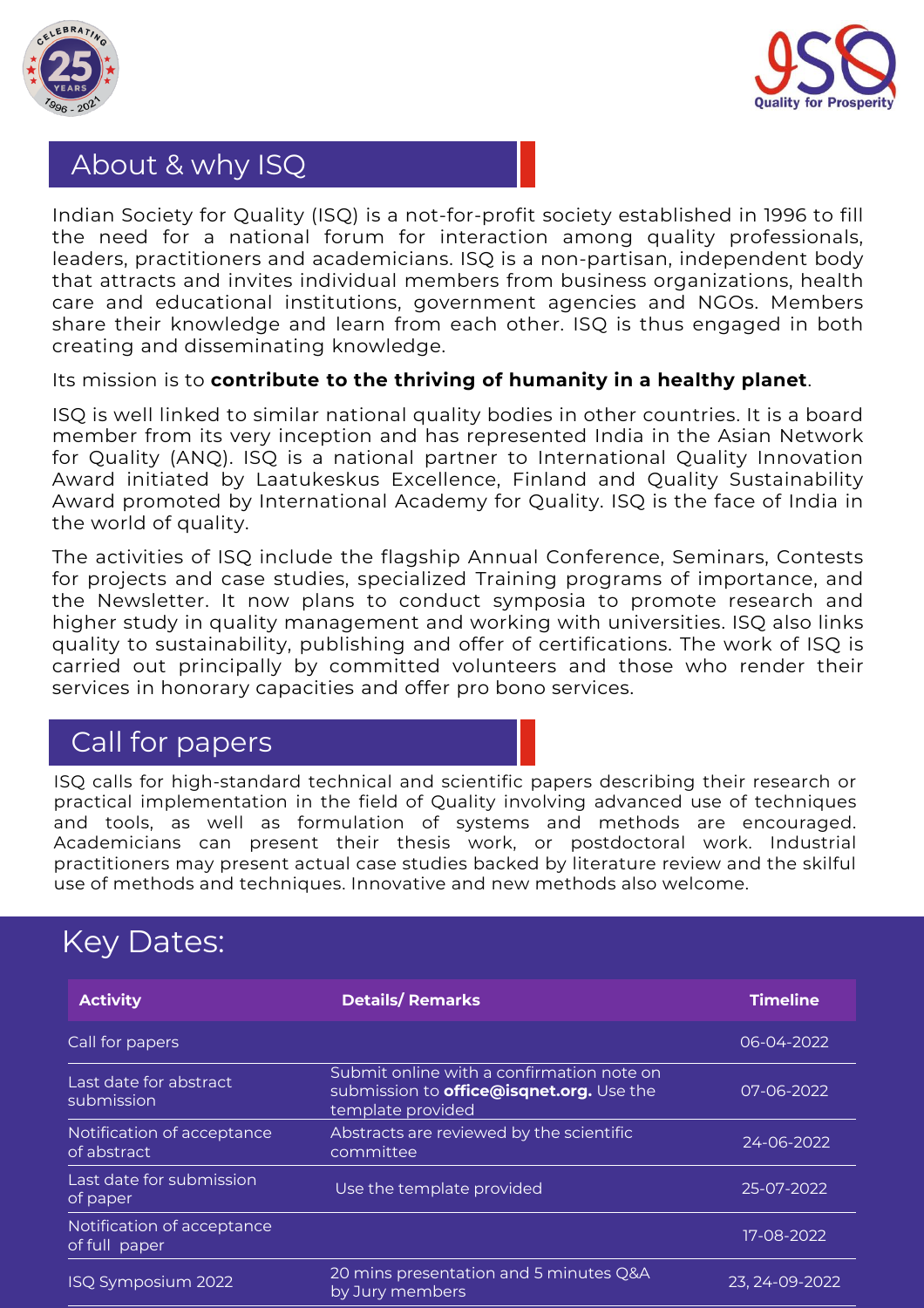



# Guideline for Preparing an Abstract

#### **(I) Choose a category**

| Category                                                   | <b>General description</b>                                                                                                                                                                                                                                                                                                                                                                                                                            |
|------------------------------------------------------------|-------------------------------------------------------------------------------------------------------------------------------------------------------------------------------------------------------------------------------------------------------------------------------------------------------------------------------------------------------------------------------------------------------------------------------------------------------|
| (a) Technical / Application<br>Paper<br>(b) Research Paper | Describes and evaluates technical products, processes or<br>services that have been practically implemented.<br>This category covers papers which report on any type of<br>research undertaken by the author(s) with the titles listed<br>in our call for paper involving the construction or testing of<br>a model or framework, action research, testing of data,<br>market research or surveys, empirical, scientific or clinical<br>research etc. |
| (c) Conceptual Paper                                       | These papers will not be based on research but will develop<br>and test hypotheses. The papers are likely to be discursive<br>and will cover philosophical discussions and comparative<br>studies of others' work and thinking.                                                                                                                                                                                                                       |
| (d) General Review                                         | This category covers those papers which provide an<br>overview or historical examination of some concept,<br>technique or phenomena. The papers are likely to be more<br>descriptive or instructional ("how to" papers)<br>than<br>discursive.                                                                                                                                                                                                        |

#### **(II) Selecting Keywords**

be worthwhile to use such the sector as a keyword. If a qualit particular country, then supply the country's name as a keyword. Please supply up to **five keywords** from the paper. Pick keywords that reflect the specificity of the intended paper. Use the most common term for a concept. Try to think broadly: if the paper discusses quality practices in a particular industry/service sector, it may be worthwhile to use such the sector as a keyword. If a quality activity takes place in a

#### **(III) Writing the Abstract**

| (a) Purpose of the paper                                   | What are the reason(s) for writing the paper or the aims<br>of the research/study?                                                                                                       |
|------------------------------------------------------------|------------------------------------------------------------------------------------------------------------------------------------------------------------------------------------------|
| (b) Methodology                                            | What are the main method(s) used for the research?<br>What is the approach to the topic and what is the<br>theoretical or subject scope of the paper?                                    |
| (c) Findings                                               | What was found in the course of the work? This will<br>refer to analysis, discussion, or results.                                                                                        |
| (d) Value/Originality of the<br>Paper                      | What was the value of the work? Are the findings<br>original?                                                                                                                            |
| (e) Research Limitations/<br>Implications (if applicable)  | If research is reported in the paper, this section must be<br>completed and should include suggestions for future<br>research and any identified limitations in the research<br>process. |
| (f) Practical Implications<br>/Application (if applicable) | What kinds of outcomes and implications are achieved<br>as a result of the work? Will this work give some impact<br>in the industries $/$ institutions that employ such<br>methodology?  |